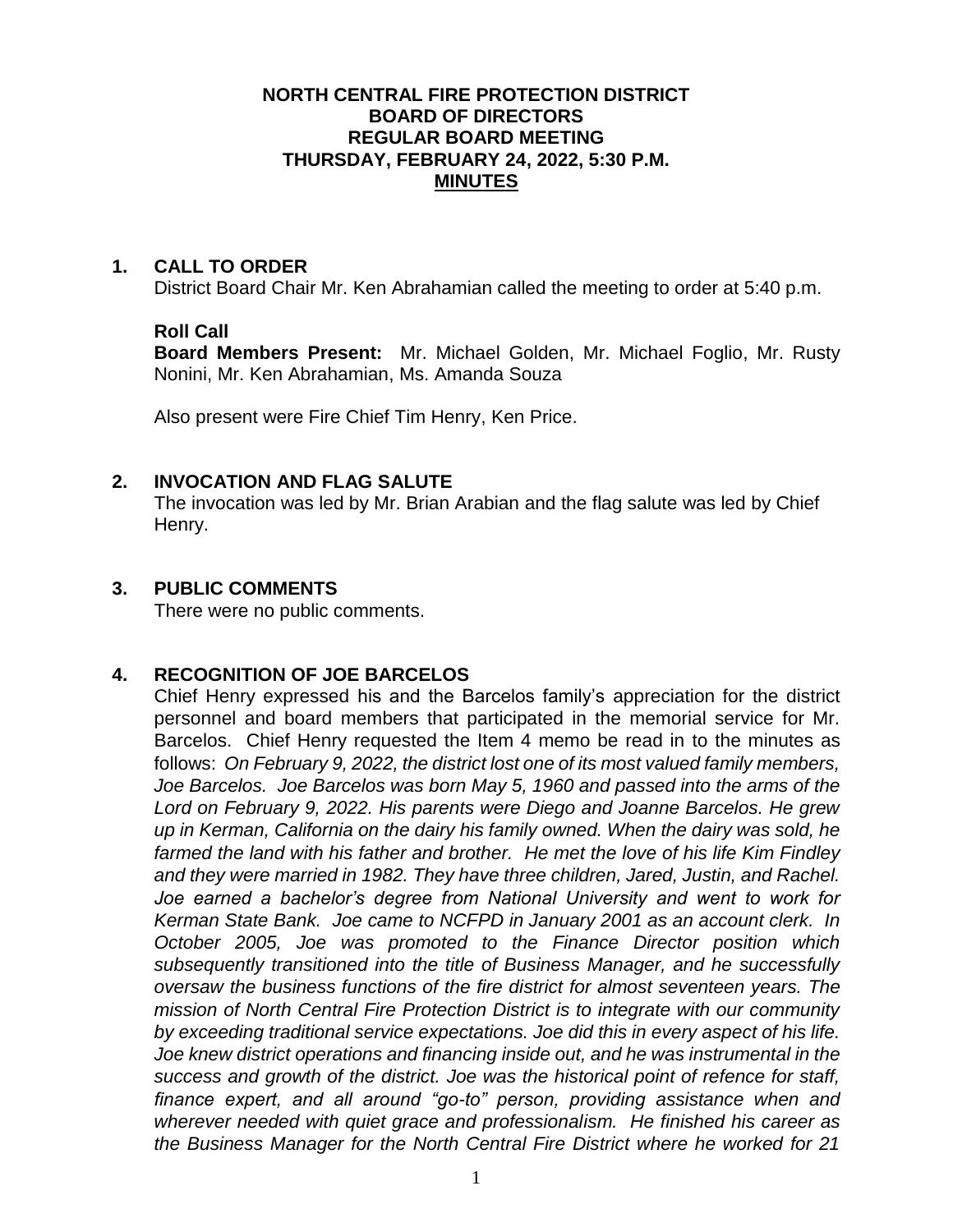*years. Joe loved the Lord and served Him through several Christian ministries which included Walk to Emmaus and Kairos Prison ministries. He enjoyed golf and fishing, but his favorite thing to do was spend time with his family, especially his three precious grandchildren, Annie, Everett, and Cora. They were the light of his world.*

*Anyone fortunate enough to have known Joe describe him as gentle, soft-spoken, kind, generous, and a friend to everyone. He never said no when asked to help and went the extra mile to make sure that things were done right. His children knew he would do anything for them and was never further than a phone call away. He supported them in everything they did and his faith and work ethic continue to be an inspiration to them. This July, Joe and Kim would have celebrated their 40th wedding anniversary. He was preceded in death by his brother Michael Barcelos and his mother Joanne Barcelos. He is survived by his father Diego Barcelos, sisters Kathy Halstead and Judy Barcelos, wife Kim, son Jared and his wife Emily, son Justin and his wife Marissa, daughter Rachel Barcelos and grandchildren. Joe was an integral member of the district and he will be missed.* 

In recognition of his many contributions to the District, Chief Henry requested that the Board adjourn in memory of Joe Barcelos. Several board members echoed the many contributions that Mr. Barcelos made to the district and the friendship they experienced. Chief Henry noted that The County of Fresno Board of Supervisors also adjourned in memory of Mr. Barcelos at their February 22, 2022 meeting.

# **5. CONSENT AGENDA**

- A) Consideration and Approval of Disbursements List for January 2022
- B) Review and Acceptance of Monthly Financial Reports
	- 1) District Fund Balances All Funds
	- 2) Budget Variance Report: YTD Expenses Compared to Budget
	- 3) Revenue and Reimbursement Report

Mr. Abrahamian asked the District Board and members of the public if there were any items on the Consent Agenda they would like to pull from the agenda for discussion or questions. Hearing none, Mr. Abrahamian called for a motion to approve the Consent Agenda.

MOTION: To approve the consent agenda as presented.

Moved by: Mr. Nonini, second by Mr. Foglio

| Mr. Abrahamian: Mr. Golden: Mr. Foglio: Mr. Nonini: Ms. Souza: Vote |     |     |     |     |     |
|---------------------------------------------------------------------|-----|-----|-----|-----|-----|
| Aye                                                                 | Aye | Aye | Aye | Ave | 5/0 |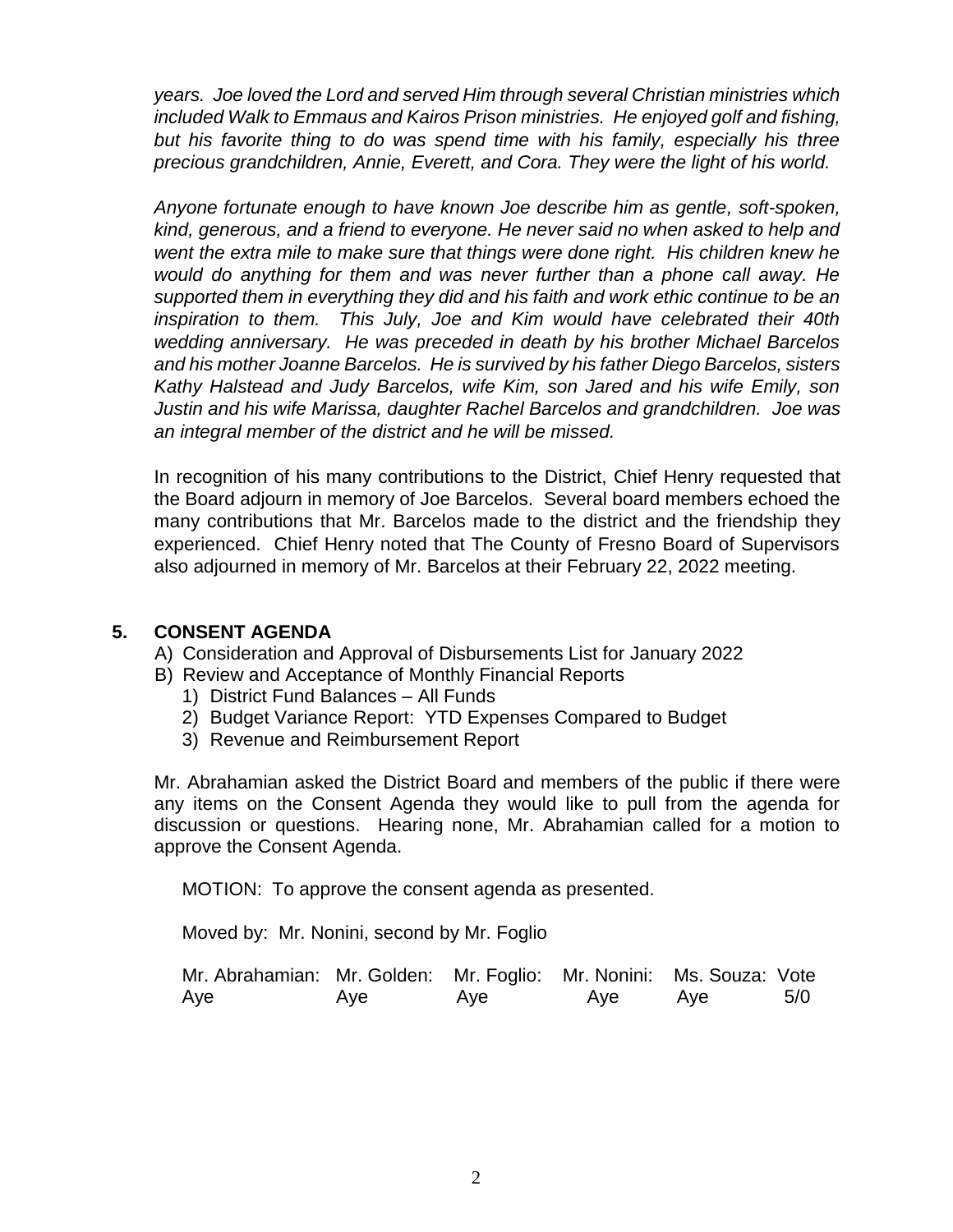## **6. APPROVAL OF MINUTES**

A) Minutes of the Regular Board Meeting of January 27, 2022.

MOTION: To approve the minutes of the Regular Board Meeting of January 27, 2022 as presented.

Moved by: Mr. Golden, second by Ms. Souza

| Mr. Abrahamian: Mr. Golden: Mr. Foglio: Mr. Nonini: Ms. Souza: Vote |     |     |     |     |     |
|---------------------------------------------------------------------|-----|-----|-----|-----|-----|
| Aye                                                                 | Aye | Aye | Aye | Aye | 5/0 |

## **7. FIRE CHIEF REPORT**

- A) Fire Incident/Fire Prevention Reports for January 2022
- B) Summary of 2021 Fire Calls
- C) Fig Garden Fire Protection District Update

Chief Henry presented the summary of calls for the month of January 2022 and the summary of calls and statistical information for the 2021. Chief Henry also reported to the board that he would be attending the next Fig Garden Fire Protection District board meeting on March 15<sup>th</sup> to follow-up on the Automatic/Mutual Aid Agreement proposed by the District.

#### **8. RESOLUTION NO. 22-02 – ADOPTING DISTRICTS PURSUANT TO CALIFORNIA ELECTIONS CODE SECTION 10010 AND SELECTION OF A DISTRICT MAP**

Mr. Abrahamian invited Ken Price to provide an overview of the process to transition from at-large to district-by-district elections that the District has conducted through a series of public hearings over several months. Mr. Price noted that at this time, the District is on the final step in the process and the board will need to select a map for submission to the County of Fresno Elections Department to use in subsequent elections. Mr. Abrahamian commented that he and Ms. Souza were on an Ad Hoc committee of members selected to review the maps and felt that any of the maps would meet the requirements of the California Voting Rights Act. Mr. Abrahamian and Mr. Nonini felt that either Map 4 or Map 5 would be preferable and that Map 5 provided some clearer boundary lines. Ms. Souza also agreed that Map 4 or Map 5 would be sufficient. Mr. Fogilo and Mr. Golden also prefer Map 5 for the same reasons. Mr. Abrahamian inquired if the maps were available to the public and Chief Henry noted they have been on the District website prior to January 13, 2022. Mr. Abrahamian inquired if any public comments had been received and Chief Henry indicated there had been none. Noting a general consensus for Map 5, Mr. Abrahamian called for a motion.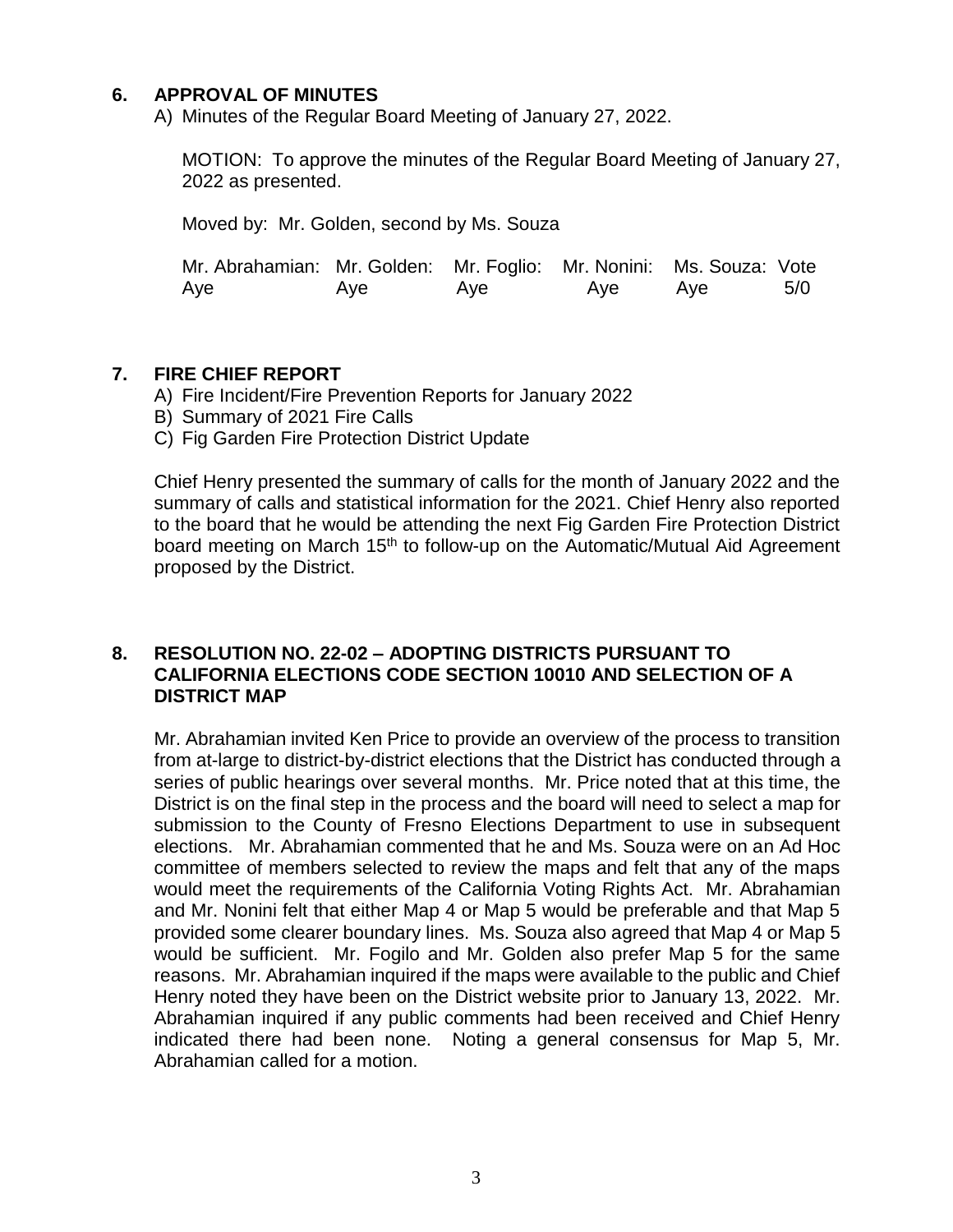MOTION: To adopt district Map 5 (five) for inclusion into Resolution No. 22-02 A Resolution of the North Central Fire Protection District Board of Directors Adopting Districts Pursuant to California Elections Code Section 10010.

Moved by: Mr. Nonini, second by Mr. Foglio

Mr. Abrahamian: Mr. Golden: Mr. Foglio: Mr. Nonini: Ms. Souza: Vote Aye Aye Aye Aye Aye 5/0

A) Consider and adopt Resolution No. 22-02 transitioning to a by-district election system.

MOTION: To adopt Resolution No. 22-02 A Resolution of the North Central Fire Protection District Board of Directors Adopting Districts Pursuant to California Elections Code Section 10010

Moved by: Mr. Nonini, second by Mr. Golden

| Mr. Abrahamian: Mr. Golden: Mr. Foglio: Mr. Nonini: Ms. Souza: Vote |     |     |     |     |     |
|---------------------------------------------------------------------|-----|-----|-----|-----|-----|
| Aye                                                                 | Aye | Aye | Aye | Ave | 5/0 |

## **PUBLIC COMMENT:**

There were no public comments, the Board adjourned into closed session.

## **9. CLOSED SESSION**

A. CONFERENCE WITH LABOR NEGOTIATORS – Government Code section 54957.6

*Agency designated representatives:* Chief Tim Henry and outside negotiator Che Johnson Liebert Cassidy Whitmore

*Employee organization:* North Central Professional Firefighters Association

Report from Closed Session: No action to report.

B) CONFERENCE WITH LEGAL COUNSEL - ANTICIPATED LITIGATION Significant exposure to litigation pursuant to paragraph (2) of Subdivision (d) of Section 54956.9: Number of cases: 2

Report from Closed Session: No action to report.

## **10. BOARD MEMBER COMMENTS/REPORTS –** no comments were noted.

# **11. ANNOUNCEMENTS**

A) Next Regular Board Meeting: Thursday, March 24, 2022 at 5:30 p.m.